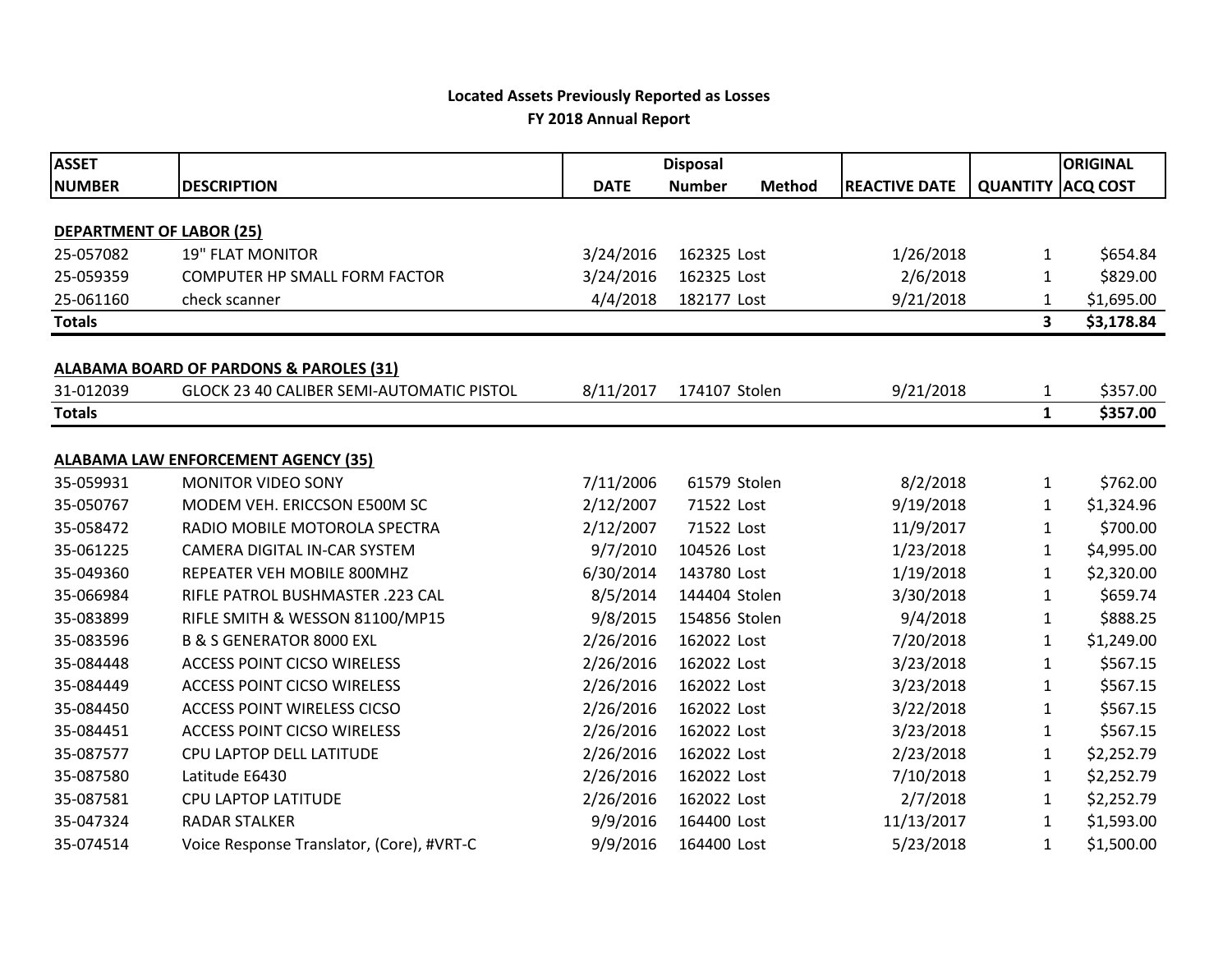| <b>ASSET</b>                          |                                      | <b>Disposal</b> |               |               |                      | <b>ORIGINAL</b> |                 |
|---------------------------------------|--------------------------------------|-----------------|---------------|---------------|----------------------|-----------------|-----------------|
| <b>NUMBER</b>                         | <b>DESCRIPTION</b>                   | <b>DATE</b>     | <b>Number</b> | <b>Method</b> | <b>REACTIVE DATE</b> | <b>QUANTITY</b> | <b>ACQ COST</b> |
| 35-049057                             | <b>RADIO MOBILE GE ORION</b>         | 9/9/2016        | 164401 Lost   |               | 10/27/2017           | 1               | \$1,796.40      |
| 35-060582                             | <b>PROJECTOR</b>                     | 9/9/2016        | 164401 Lost   |               | 10/20/2017           | 1               | \$1,052.00      |
| 35-061653                             | RADIO PORTABLE 800 MHZ M/A-COM       | 9/9/2016        | 164401 Lost   |               | 1/12/2018            | 1               | \$1,494.80      |
| 35-071730                             | CPU DESKTOP HP COMPAQ                | 9/9/2016        | 164401 Lost   |               | 5/7/2018             | $\mathbf{1}$    | \$801.00        |
| 35-077938                             | RADIO, PORTABLE P7170 MACOM          | 9/9/2016        | 164401 Lost   |               | 5/23/2018            | $\mathbf{1}$    | \$3,624.00      |
| 35-078066                             | RADIO, PORTABLE P7170 MACOM          | 9/9/2016        | 164401 Lost   |               | 6/29/2018            | 1               | \$3,624.00      |
| 35-078611                             | RADIO, PORTABLE P7170 MACOM          | 9/9/2016        | 164401 Lost   |               | 9/26/2018            | 1               | \$3,624.00      |
| 35-087097                             | GENERATOR OUTDOOR POWER EM6500SXK2AT | 9/9/2016        | 164401 Lost   |               | 5/22/2018            | 1               | \$2,456.46      |
| 35-088391                             | CAMERA BODY CAM KIT HD               | 9/9/2016        | 164401 Lost   |               | 3/23/2018            | $\mathbf{1}$    | \$428.95        |
| 35-063799                             | CPU TABLET TEST STATION 1 GATEWAY    | 4/6/2018        | 182247 Lost   |               | 8/12/2018            | 1               | \$1,943.70      |
| 35-063814                             | CPU LAPTOP EXAMINER STATION DELL     | 4/6/2018        | 182247 Lost   |               | 9/4/2018             | 1               | \$2,191.91      |
| <b>Totals</b>                         |                                      |                 |               |               |                      | 28              | \$48,056.14     |
|                                       |                                      |                 |               |               |                      |                 |                 |
| <b>ALABAMA PORT AUTHORITY (47)</b>    |                                      |                 |               |               |                      |                 |                 |
| 47-032450                             | <b>PISTOL</b>                        | 9/18/2017       | 174589 Lost   |               | 11/17/2017           | $\mathbf{1}$    | \$357.00        |
| 47-032721                             | <b>RADIO</b>                         | 4/18/2013       | 133023 Lost   |               | 5/22/2018            | $\mathbf{1}$    | \$2,373.92      |
| 47-032968                             | <b>RADIO</b>                         | 4/18/2013       | 133023 Lost   |               | 5/30/2018            | 1               | \$2,711.88      |
| 47-032985                             | <b>RADIO</b>                         | 4/18/2013       | 133023 Lost   |               | 8/27/2018            | 1               | \$2,752.89      |
| 47-033340                             | <b>RADIO</b>                         | 7/11/2012       | 123887 Lost   |               | 6/14/2018            | 1               | \$1,699.04      |
| 47-033994                             | <b>RADIO</b>                         | 3/13/2012       | 122241 Lost   |               | 8/9/2018             | 1               | \$1,073.00      |
| <b>Totals</b>                         |                                      |                 |               |               |                      | 6               | \$10,967.73     |
|                                       |                                      |                 |               |               |                      |                 |                 |
| <b>BOARD OF NURSING (55)</b>          |                                      |                 |               |               |                      |                 |                 |
| 55-000200                             | not a 14' table                      | 1/26/2017       | 171541 Lost   |               | 10/16/2017           | 1               | \$575.00        |
| <b>Totals</b>                         |                                      |                 |               |               |                      | $\mathbf{1}$    | \$575.00        |
|                                       |                                      |                 |               |               |                      |                 |                 |
| <b>SPACE &amp; ROCKET CENTER (92)</b> |                                      |                 |               |               |                      |                 |                 |
| 92-007464                             | <b>BOARD, MIXING</b>                 | 11/10/2016      | 170716 Lost   |               | 3/23/2018            | $\mathbf{1}$    | \$830.00        |
| 92-010317                             | CART, TRASH BIN                      | 10/2/2017       | 180006 Lost   |               | 10/19/2017           | 1               | \$549.00        |
| 92-010699                             | Computer laptop                      | 10/30/2015      | 160594 Lost   |               | 11/2/2017            | 1               | \$500.00        |
| <b>Totals</b>                         |                                      |                 |               |               |                      | 3               | \$1,879.00      |